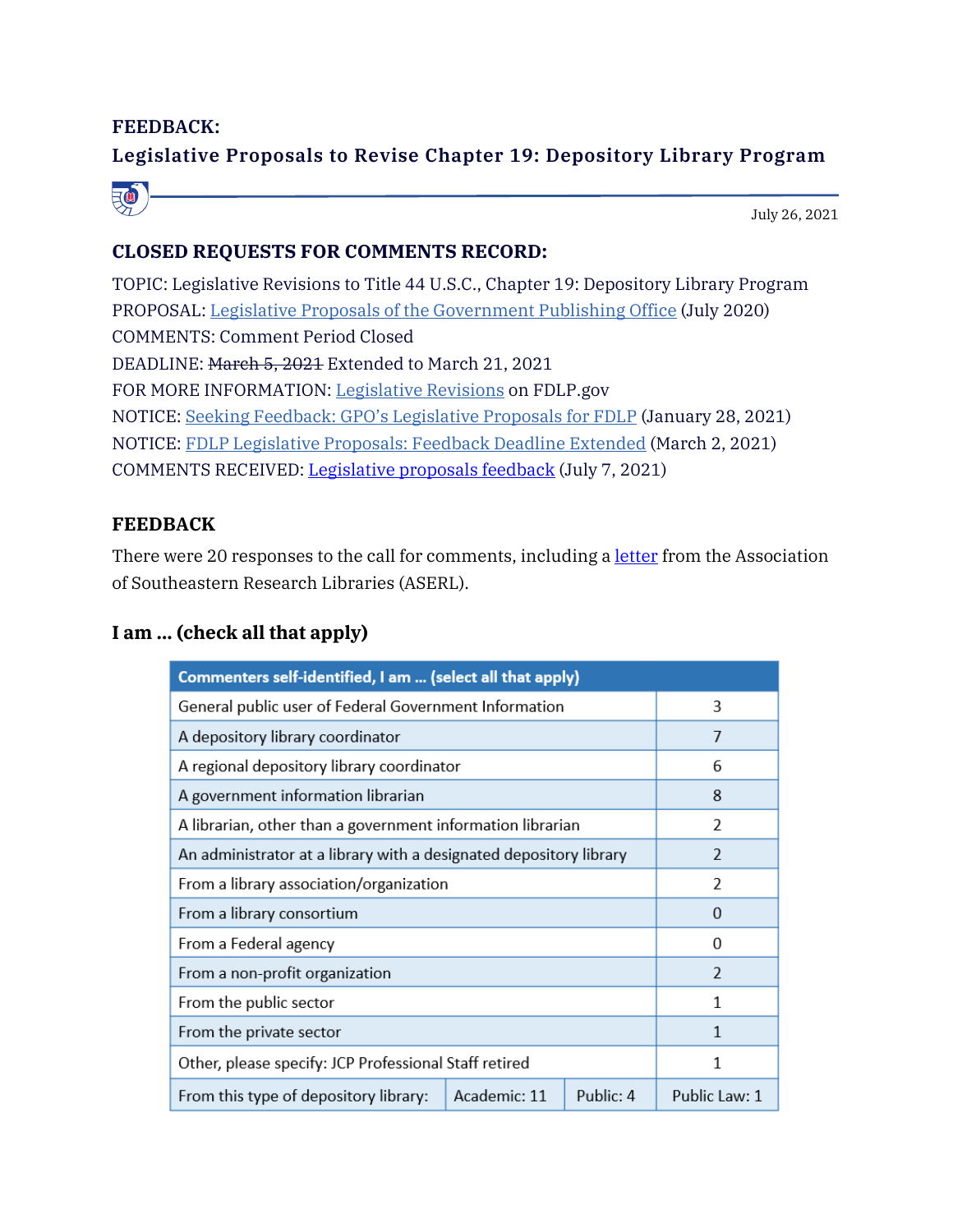# **Which provisions of the proposed legislation do you like best? List up to 3 or**

**use N/ A.** *The number in (\_) represents the number of occurrences of the response.* 

- §1918, Establishment of the National Collection of U.S. Government Public Information (19)
- §1917, Cataloging and Access Services (8)
- §1912, Regional depositories; designation; functions; shared responsibilities, disposal of publications (8)
- §1909, Requirements of depository libraries; reports on conditions; consultations and training; termination; replacement (5)
- §1911, Free use of Government public information in depositories; disposal of unwanted public information (4)
- §1900, Purpose and establishment of the Public Information Programs of the Superintendent of Documents (3)
- §1901, Definitions (2)
- §1902, Notification language, which makes it more format-neutral (2)
- §1907, Revise the disposition of materials process Federal agencies (2)

# **What provisions of the proposed legislation do you like least? List up to 3 or use**

**N/ A.** *The number in (\_) represents the number of occurrences of the response.*

- §1905 Appears not to allow digital-only depository libraries (4)
- §1912, involvement of the Superintendent of Documents in the disposition of materials process (4)
- §1901 Prefer the use of an alternative term to "fugitive" documents (2)
- §1917a, Didn't specify that cataloging standards should be library standards developed by and adopted by LC and library associations (1)
- Tangible and digital materials are treated differently (2)
- Needed a better definition of the National Collection (1)
- No requirement for or provision that:
	- o Libraries must accept digital files (2)
	- o Regionals must take everything (1)
	- o Libraries deleted from the program should have an appeal process to the JCP (1)
	- o Declassified materials be included (1)
	- o The biennial survey be conducted (1)
	- o Minimum number of copies in the FDLP for preservation and access (1)
- The number of libraries eligible for the FDLP is limited (1)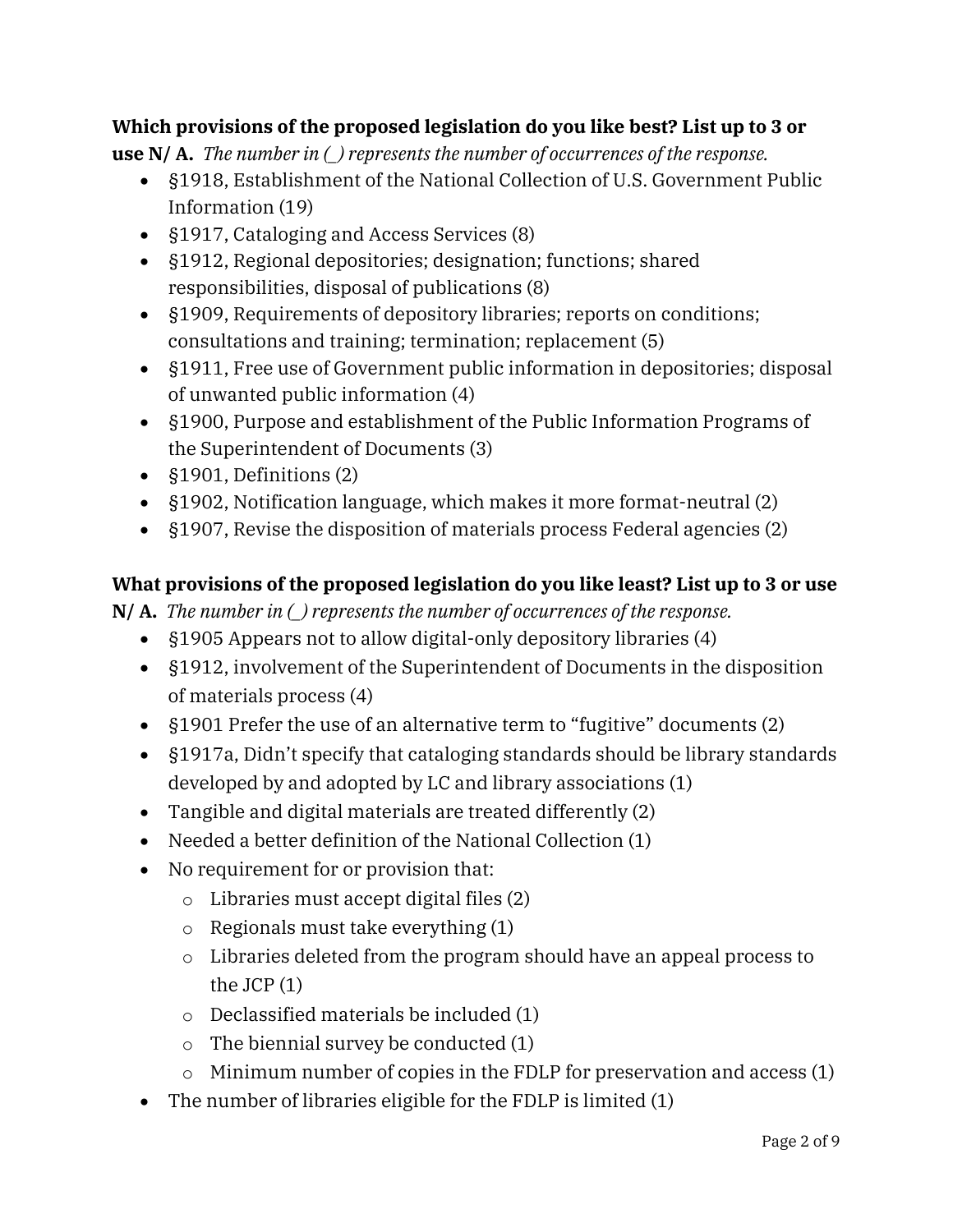- Cataloging/access are treated separately from preservation (1)
- Lowered requirement on rules for retention by regional depositories (1)
- Remove requirements for FDLP libraries to have any depository holdings, of any format (1)

**Share items you would have liked to have seen in the proposed legislation that were not included. List up to 3 or use N/ A.** *The number in (\_) represents the number of occurrences of the response.*

- Transparent structure for establishing SOD policy and guidelines (3)
- New depository designations (3)
- Scope of the preservation program and how it will work (3)
- Usability of government information (2)
- Retention of tangible and digital publications (2)
- LostDocs (2)
- Share responsibility/collaborating to provide access (2)
- Make government publications discoverable (2)
- Collaborative collection development (1)
- Provision for the Depository Library Council (1)
- Shared regional responsibilities within states (1)
- Digital deposit (1)
- Inclusion of digital content (1)
- How the National Collection will be built (1)
- Accept cataloging records from contractors and other entities (1)
- Format comments (1)

# **Please provide any comments about the proposed legislative revisions. If you have no other thoughts or opinions to share, respond with N/A.** *Comments are*

*presented as received.*

#### N/A

I think the proposed revisions are excellent and especially approve of the provision allowing regionals from different states to enter into agreements and share responsibilities. I do think that entering the terms 'fugitive public information' into law is ill advised as I can see the term fugitive coming into disrepute and being objectionable. I think a more neutral term would be better.

I think Section 1912 needs more study to understand potential impact on disposition procedures. Moving from a decentralized to centralized approach is a big change and we need to make sure language doesn't have unintended consequences.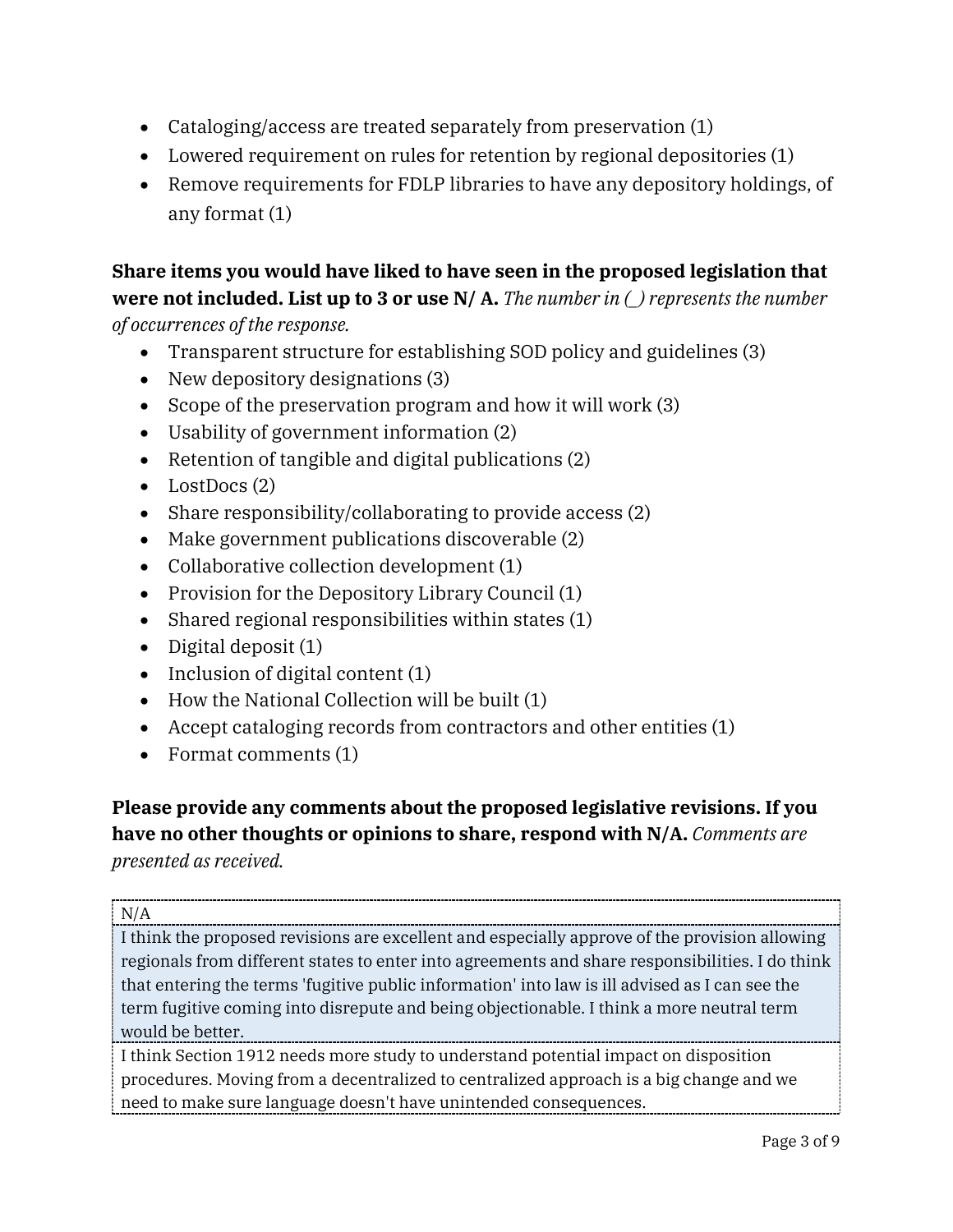Regarding 1912, it is unclear to me how GPO proposes to have the Superintendent of Documents be involved in the regional disposition of materials process. For example, would the Superintendent of Documents be involved in the review process in FDLP eXchange? If so, how would that work? It would be helpful to have specific examples for how this might work. n/a

I think it is beyond time for the FDLP to come into the 21st century. I would love to see more of an emphasis on bringing gov info into people's daily lives, and libraries playing an active role in bridging that gap. I do not think that is possible by relying on print anymore. The internet is where our users are and where we must meet them with their information needs. We are all very busy and to respect the time of our users we should be helping them navigate the resources the web can provide for their research.

Looks good! Good luck with it!

#### N/A

We at Free Government Information (FGI) have analyzed GPO's proposed language. While there are positive aspects to the proposal, there are also not so good aspects as well as some gaps that need to be filled as we move forward with a 21st century FDLP. We have edited GPO's proposal with our suggested additions to make an "FDLP modernization Act" much stronger.

https://freegovinfo.info/node/14116/

https://freegovinfo.info/wp-content/uploads/2021/02/T44-modernization-FGI-edits-20210227.pdf

Thank you for these proposals, hopefully many of them can go forward.

I strongly support the revisions proposed by Freegovinfo, which focus on ways to strengthen the partnership between GPO and depository libraries and to adapt the FDLP to a broader set of user needs and future opportunities. See https://freegovinfo.info/wpcontent/uploads/2021/02/T44-modernization-FGI-edits-20210227.pdf

While many government publications, including public review documents are available online, they can be difficult to find due to the sheer number of publications and places to look for them. This problem will only get worse over time. Inclusion of items in the Catalog of Government Publications (CGP) makes them identifiable and discoverable. Documents that are required by law to be made available for public review should also be required to be reported to the Government Publishing Office (GPO) for inclusion in the CGP. They should also be required to include information such as title and publication date to make them identifiable and discoverable. I would like to see language included in Title 44 U.S.C that makes it clear that government information required by law to be made available to the public should be reported to the GPO even when published by a contractor and not a government agency.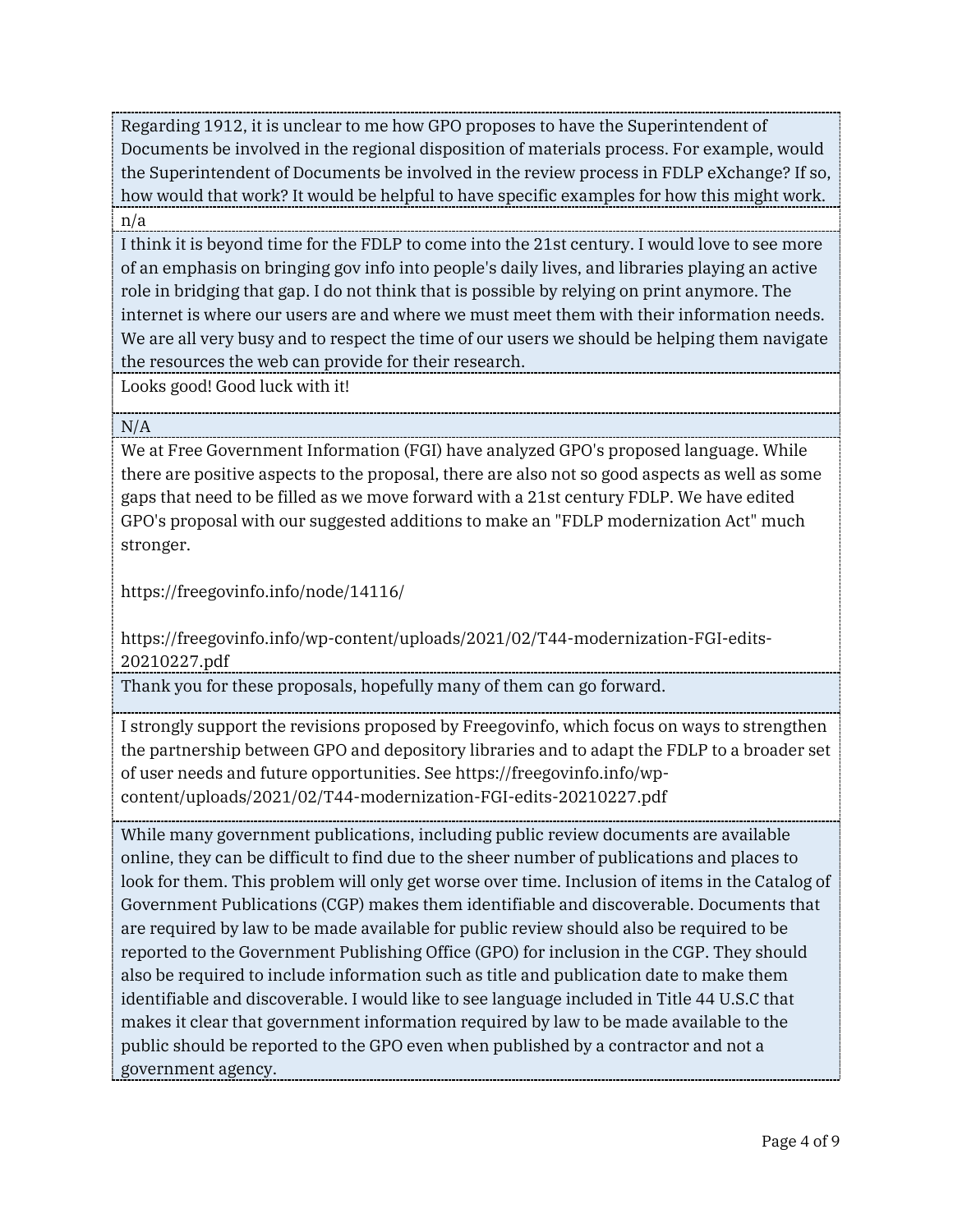I hope the coordinator is someone not connected to the federal government in any way a knowledgeable person with several years of library experience but interested in our government and our history someone who'll blow the whistle on corruption in the library

#### n/a n/a

Thank you for this opportunity to comment on GPO's proposal for revisions to Title 44, Chapter 19.

I am grateful to see the recent announcement that GPO will adopt "unreported publications" terminology and hope to see this change in the legislation, should it be introduced. I will say, it is a bit odd to have its definition first, when the definition for public information is at the end of the list. I would also like to see the definitions clarify that "government publications" includes both print and digital publications, so that it is clear that, for example, a PDF is a government publication.

I support the approach demonstrated in this proposal to streamline the print management network function of the FDLP. It is better for selectives to have GPO more involved in the process because not all regionals provide the same level of service to participants, and therefore these changes are in the interests of the majority of participating libraries. I also support the change to consultation rather than inspection. I think GPO can help to increase a shared understanding of best practices for access to government information resources, including digital access.

I am glad to see the end of a limit of designated depositories per Congressional District, since that limit was long outdated and made further so by redistricting. I do think there should be no limits to the number of new depositories designated by a Member of Congress. If a Senator or Representative is willing to sponsor new designations, these libraries should be welcomed into the program. There is little danger here of the costs far outstripping resources since many new participating libraries can be recruited on the basis of providing access services. I would also like to see the end of the two-per-state limit for regionals. I suspect that there is very little danger of libraries rushing in for regional designation, and given overall attrition of regionals, if one or two more libraries are willing to step up for this critical service, they should be welcomed.

However, the FDLP as a program should preserve and provide access to content in all formats directly, not only "access-as-service." Libraries that are not providing access to print collections or locally controlled digital collections provide an important service to the public and should be designated as participating libraries. However, it is inaccurate to say that they are participating in a depository function. These libraries that provide services rather than collections should have a different designation status.

While I agree with the need to free up regionals somewhat in terms of print management,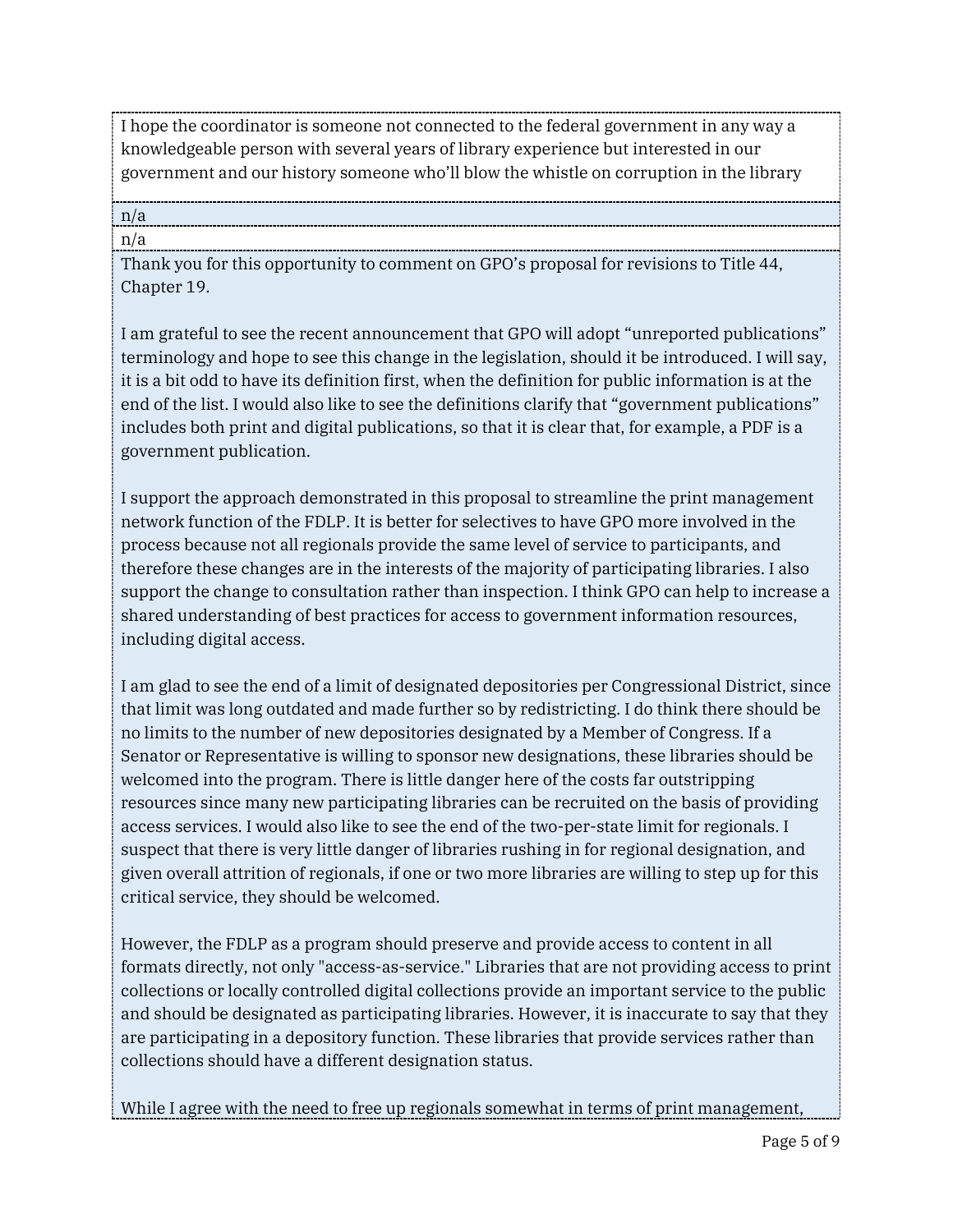there is no strong alternative here for distributed digital collection ownership and management. A more robust network of libraries that are collecting and preserving digital content under the FDLP umbrella will absolutely translate to better long-term access for all libraries and the public. Having an agreed-upon trusted partnership role for digital lifecycle management would help with this and may further incentivize innovation that leads to new use cases for digital collections.

Even if Title 44, Chapter 19, cannot strengthen the requirement for agencies to make their digital content fully available to GPO (or improve incentives for cooperation), there is a real opportunity to strengthen digital collection management. I am glad to see that GPO is proposing that its responsibility for the National Collection should include preservation and lifecycle management. However, there is a "donut hole" between what is treated for Cataloging and Access Services, and what is included in the repository system. GPO cannot guarantee access to the National Collection if the resources that comprise the National Collection are not hosted and preserved in the FDLP (whether in GPO's Trusted Digital Repository or hosted by a trusted partner such as a depository library). I can understand the hesitance to state that the system of access should be comprehensive, which is another argument in favor of a digital preservation participant status in the FDLP. So, to some extent, this donut could also be addressed by proposing the scope for GPO's Preservation Program as a Public Information Program to address information lifecycle management for the National Collection, with the goal of ensuring preservation of the National Collection.

### March 19, 2021

Laurie B. Hall, Superintendent of Documents U.S. Government Publishing Office 732 North Capitol Street, NW Washington, DC 20401

RE: Legislative Revisions to Title 44 U.S.C., Chapter 19 Depository Library Program

Dear Superintendent of Documents Hall

Thank you for the opportunity to provide feedback on the proposed legislative revisions to Title 44, the law that undergirds the Federal Depository Library Program (FDLP). As you are aware, the depository libraries within the Association of Southeastern Research Libraries (ASERL) region have a long history of working collaboratively to manage, preserve and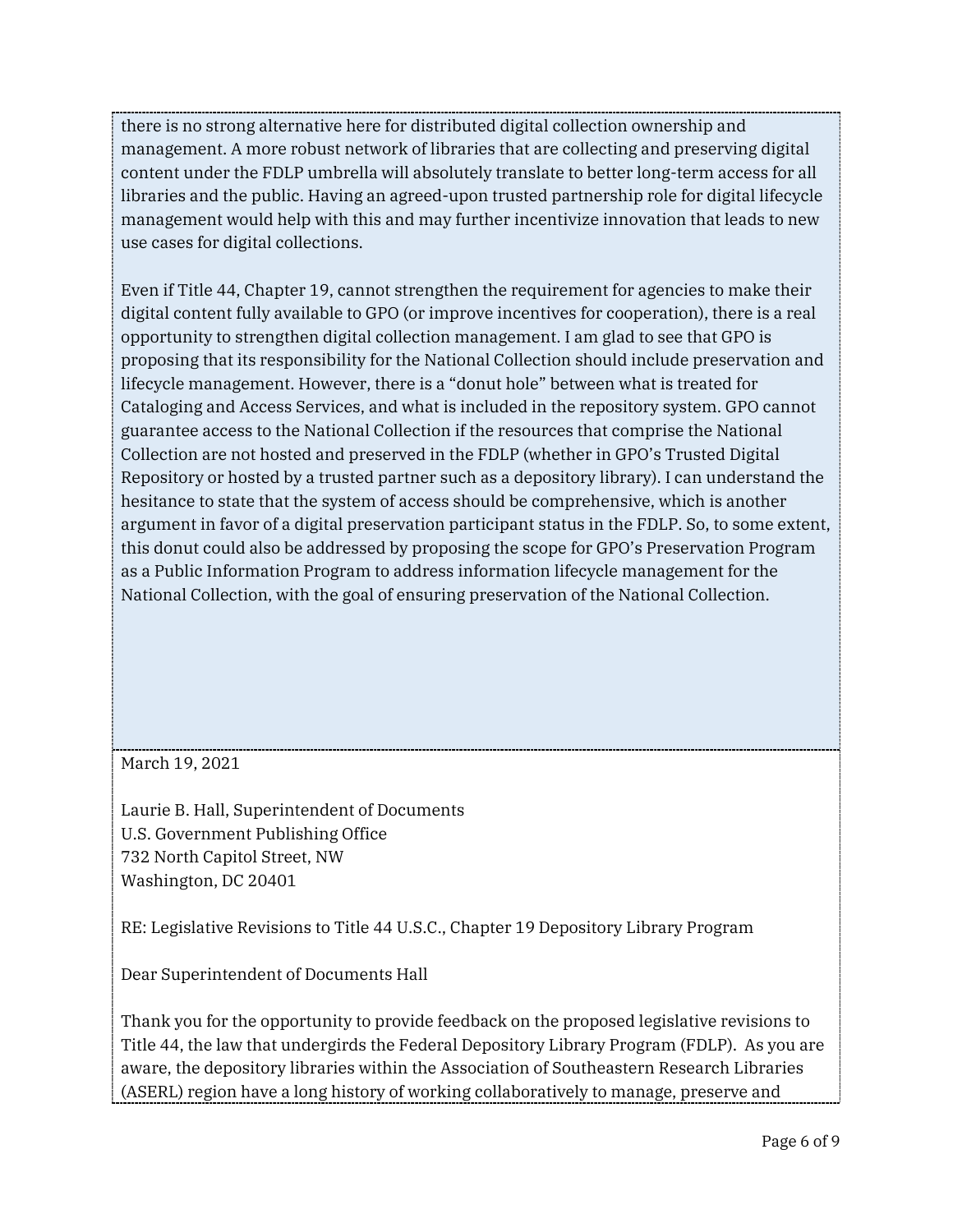provide print and digital access to legacy collections of government information. The need for flexibility in managing these assets is crucially important.

ASERL firmly believes the following continue to be integral to the FDLP:

• No-fee, permanent public access to government information from all branches of government, regardless of format, must be assured.

• FDLP collections must be fully cataloged, inventoried, digitized and preserved.

We also believe it is imperative that revisions to Title 44 acknowledge and ensure:

• Depository libraries are supported in their efforts to design and implement innovative intra- and inter-state shared Regional collaborations to manage collections and services to selective depository libraries.

• The disposition processes for unwanted government public information are streamlined to lessen the administrative burdens while also facilitating the efforts of Preservation Stewards and other entities engaged in preservation activities. These processes ensure gaps are filled in the print preservation collections and previously unknown or overlooked rare/unique items are identified, cataloged as needed, digitized if feasible, and appropriately preserved.

• Depository libraries are permitted to adopt a portion of the cataloging, digitizing and preservation of the National Collection of Government Public Information as they may desire, supported by GPO. These additional responsibilities must be optional, and in no way diminishes GPO's central role in these actions.

We believe greater clarity is needed in the following areas:

• We recommend a definition for the "National Collection of U.S. Government Public Information" be included in Section 1901. The scope of the newly-established national collection — and its relationship to depository libraries' responsibilities for existing collections — is unclear.

• As written, the definition of "government publication" (1901) does not adequately convey the many types of formats — both print and digital — disseminated through the Superintendent of Documents and stewarded by depository libraries. Format or medium should be more explicitly included or excluded.

• The nuances in definitions for "government publication" and "public information" are confusing, as is the application of these terms. Most sections refer to material made available to depository libraries through the Superintendent of Documents as "Government public information" which includes government publications or information resources regardless of form or medium. Sections 1907 and 1912 use the narrower term of "government publications" for both receiving and disposal, while Section 1911 uses the broader term of "Government public information" for both receiving and disposal.

• We recommend the definition of "information lifecycle management" (1901) include disposition/withdrawal as a stage through which tangible or digital information assets pass.

• Section 1911 lays the foundation for depository libraries to "dispose of unwanted public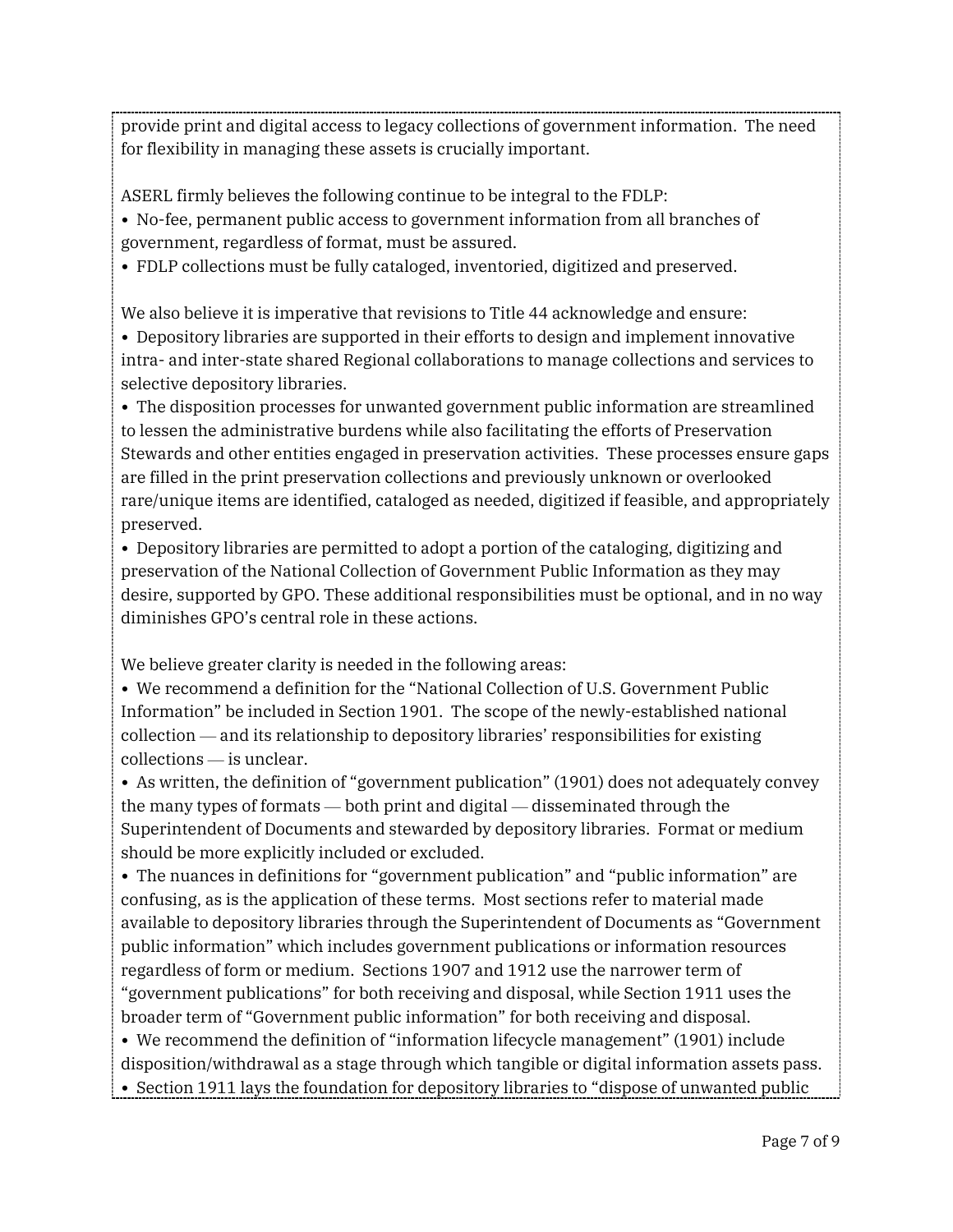information in accordance with Superintendent of Documents **policy and guidance**." We firmly believe the procedural aspects of lifecycle management are better addressed through policies/guidelines than legislation. Moreover, such policies/guidelines should be established in a manner that allows full and timely vetting by all members of the program, and that no responsibilities are assigned to depository libraries without their full understanding and consent.

• Additionally, we believe the state/region-centric framework upon which much of the FDLP is currently based will become less workable as content is increasingly made available online and more depository libraries enter into multi-state agreements. Specifically, we recommend removing the prescriptive region-centric process detailed in Section 1912 (d) *"After first offering the publications to the regional depository and to other depository libraries within their area, the Superintendent of Documents will ensure depository libraries nationwide have an opportunity to obtain them, and then will authorize the withdrawal of the materials from the depository library program."*

We appreciate the work the Government Publishing Office has done on the proposed legislative changes and look forward to continued opportunities to support GPO in ensuring public access to these critical resources into the future.

John Burger, Executive Director Association of Southeastern Research Libraries (ASERL)

cc: ASERL Board of Directors, CFDP Steering Committee

 $N/A$ 

I commend GPO for developing a draft legislative proposal to revise Chapter 19 of Title 44 and offering it to the depository community for comment; taking such a leadership role in a transparent way can hopefully facilitate progress toward achieving the reforms the community so desperately desires and the program deserves.

This targeted proposal addresses the overriding principles and objectives that the community has focused on for the past three decades (and more); namely: clearly defining the scope of government information in the FDLP to include digital content; and establishing within the federal government (and the FDLP) the affirmative responsibility to provide permanent public access to government information in all forms, from all branches of government, now and in the future. In addition, the proposal provides for a number of key practical reforms that align the program with the 21st century needs of managing and servicing digital content as well as alleviates some of the pressures of managing historical tangible collections. This is a great start, and I'm hopeful for its progress and the resulting improvements for the FDLP.